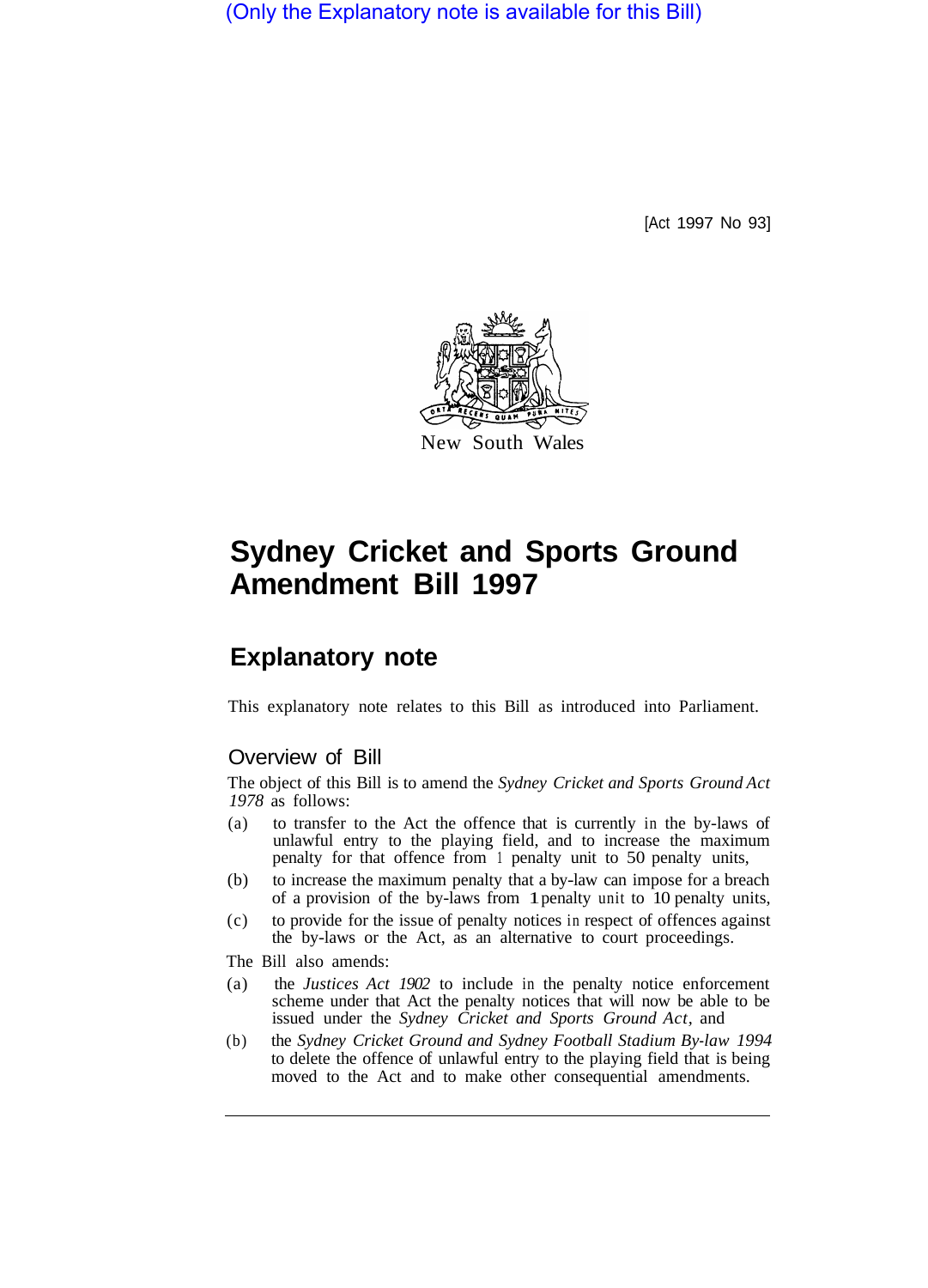Sydney Cricket and Sports Ground Amendment Bill 1997 [Act 1997 No 93]

Explanatory note

# Outline of provisions

**Clause l** sets out the name (also called the short title) of the proposed Act.

**Clause 2** provides that the proposed Act will commence on a day or days to be appointed by proclamation.

**Clause 3** is a formal provision that gives effect to the Schedule of amendments to the *Sydney Cricket and Sports Ground Act 1978.* 

**Clause 4** is a formal provision that gives effect to the Schedule containing the amendment to the *Justices Act 1902.* 

**Clause 5** is a formal provision that gives effect to the Schedule containing the amendments to the *Sydney Cricket Ground and Sydney Football Stadium By-law 1994.* 

#### **Schedule 1 Amendment of Sydney Cricket and Sports Ground Act 1978**

#### **Offence of unlawful entry to playing field**

A by-law under the Act currently creates an offence of unlawful entry to a playing field, with a maximum penalty of 1 penalty unit. **Schedule 1 [1]**  moves the offence to the Act and increases the penalty to a maximum of 50 penalty units. **Schedule 3 [1]** removes the offence from the by-law.

#### **Increase in maximum penalty for breach of by-laws**

The Act currently allows the by-laws to impose a maximum penalty of 1 penalty unit for a contravention of the by-laws. **Schedule 1 [2]** increases the maximum penalty that a by-law can impose to 10 penalty units.

#### **Penalty notices**

Currently proceedings for offences under the Act can only be taken in court. **Schedule 1 [4] permits an authorised officer to issue a penalty notice for an** alleged offence. If the penalty required by the penalty notice is paid, the matter does not go to court. **Schedule 1 [3]** makes it clear that (as with penalties recovered by court proceedings) penalties paid under penalty notices are paid to the Trust to be used for the purposes of the Act.